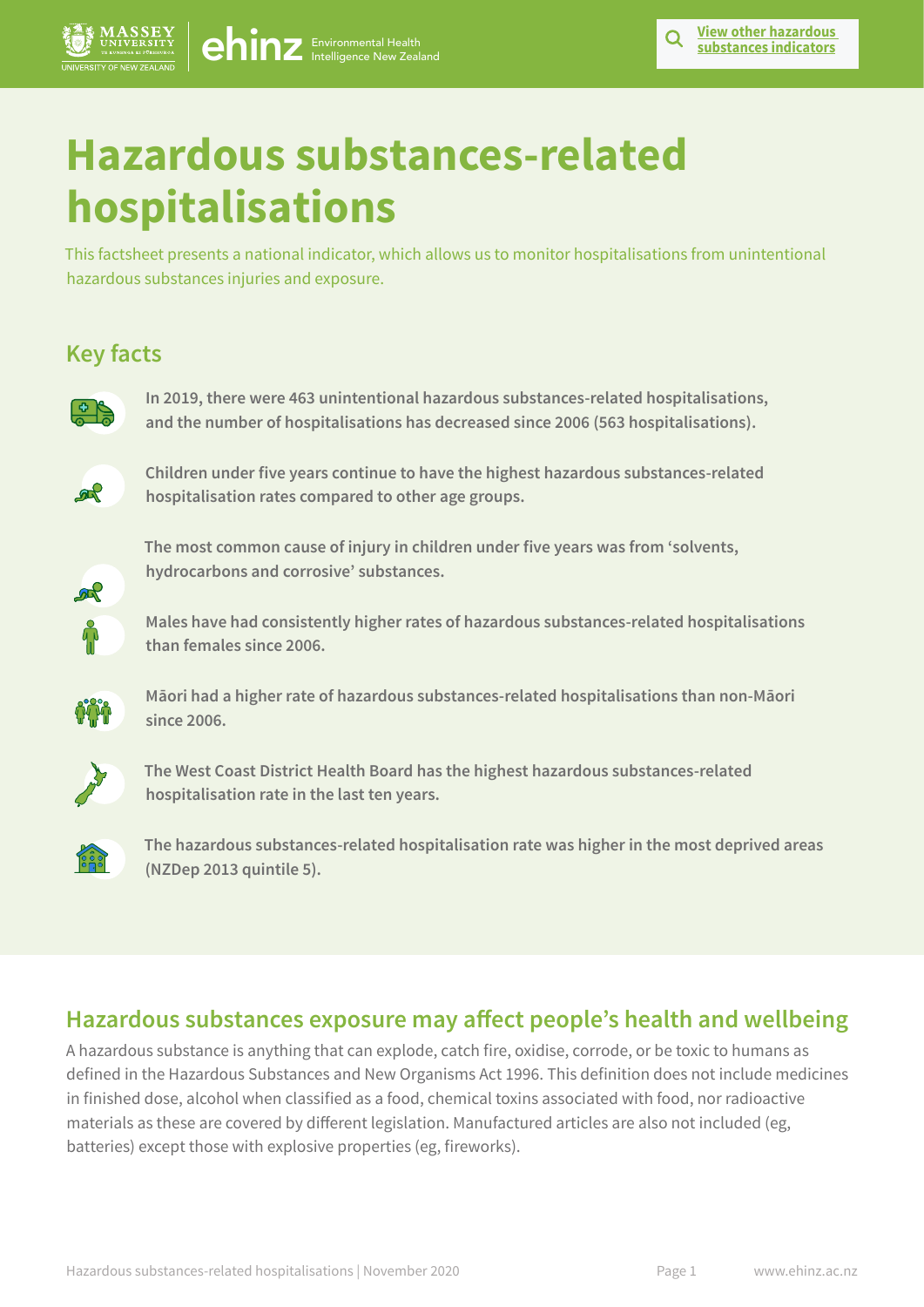Injuries or diseases caused by hazardous substances form a vast group of diagnoses covering many scenarios. They include:

- Children swallowing cleaning products or cosmetics
- Intentional exposure to agrichemicals
- Illness caused by exposure to chemicals such as solvents or chlorine, contact dermatitis from chemicals, an injury from fireworks , or inhalation or 'huffing' of butane.

Injuries from hazardous substances in New Zealand are often preventable, and a high proportion of these incidents are caused by substances used in everyday domestic and workplace situations. Furthermore, discharges of chemicals into the air and water can cause adverse effects for human health (World Health Organization 2016). Acute health effects from exposure to a hazardous substance are diverse and include headache, nausea and vomiting, skin corrosion and burns. Chronic health effects include asthma, dermatitis, nerve damage, and cancer (MBIE 2013). It is important to note that this data does not adequately capture chronic disease from a hazardous substance, as the cause of the chronic disease can often not be identified.

### **Unintentional injuries account for the majority of hazardous substancesrelated hospitalisations**

There were 665 hazardous substances-related hospitalisations involving unintentional, intentional and unknown intent injuries in 2019, with an average 690 per year from 2006 to 2019. The age-standardised rate for 2019 was 14.2 per 100,000, and the rate has decreased by 32.4% since 2006 (18.8 per 100,000, 730 hospitalisations).

Unintentional injuries were responsible for the majority of hazardous substances-related hospitalisations (71%, 463 hospitalisations in 2019), while intentional and unknown intent injuries were less common.



### **Figure 1 Hospitalisations related to hazardous substances, by intent, sex and year (age-standardised rate per 100,000)**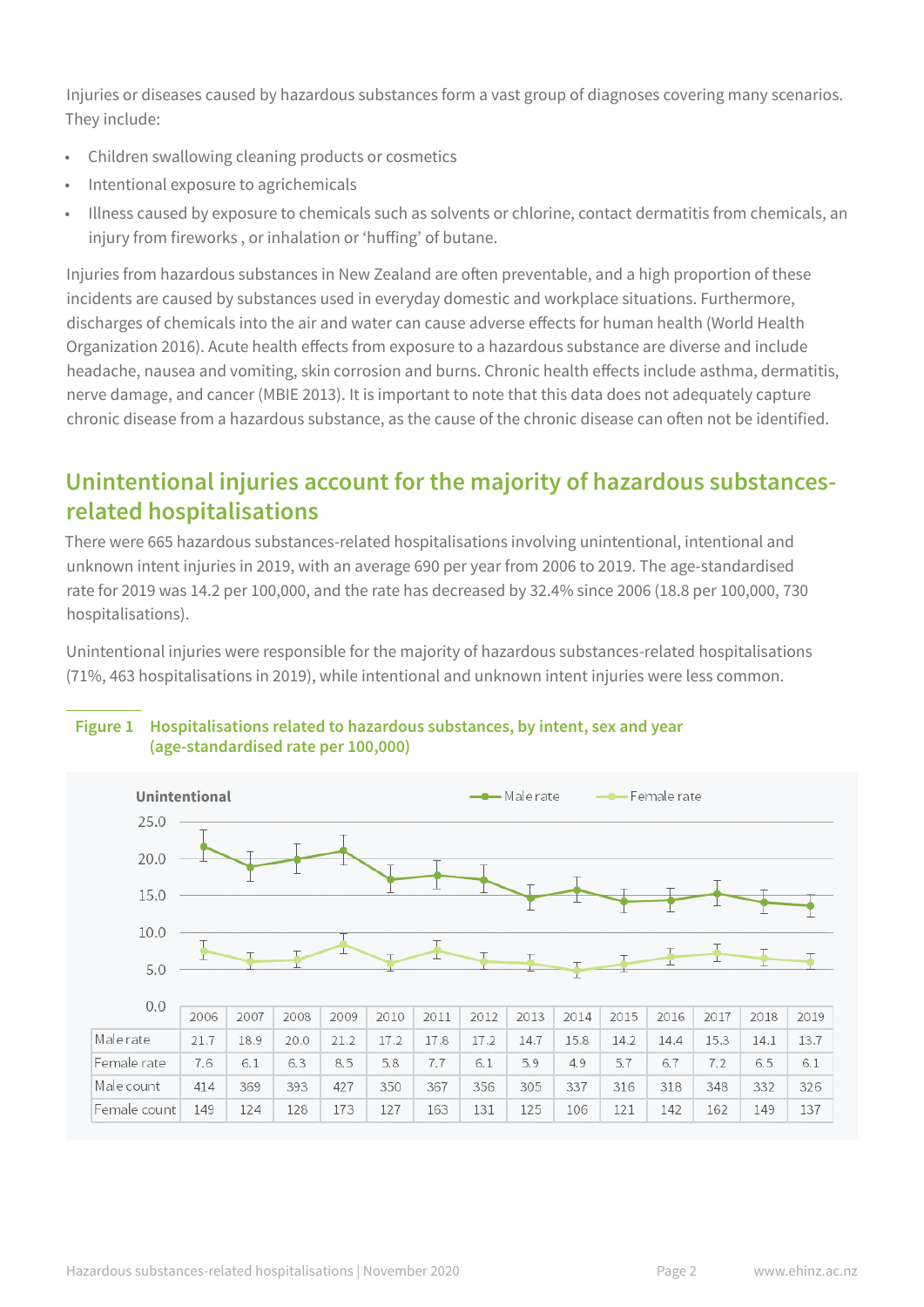

**Source:** National Minimum Dataset, Ministry of Health.

The following analysis of hazardous substances hospitalisations focuses on unintentional exposure cases only. This is because most intentional exposure cases (such as carbon monoxide poisoning from inhalation of vehicle exhaust and intentional ingestion of a known hazardous substance) cannot be prevented by legislative controls.

### **Males continued to have higher unintentional hazardous substancesrelated hospitalisation rates than females**

Since 2006, the hazardous substances-related hospitalisation rates for males have more than doubled the rates for females. Sex differences are due to males being over-represented in higher-risk industrial occupations (Stergiou-Kita et al 2015).

Although males have higher rates of hazardous substances-related hospitalisations, it has dropped by 37% between 2006 and 2019 (21.7 and 13.7 per 100,000 respectively) (Figure 1). The female hospitalisation rates has dropped by 20% between 2006 and 2019 (7.6 and 6.1 per 100,000 respectively).

### **Every year children under five years have the highest hazardous substances-related hospitalisation rates**

From 2006 to 2019, there was a marked difference in the crude rates in hazardous substances-related hospitalisation for children in the 00–04 years age group. Children under five years of age have the highest hazardous substances-related hospitalisation rates every year, although the rate has decreased from 2006 to 2019 (Figure 2). Several factors likely influence their exposure at this age, including:

- Desire to put things in their mouths
- Appeal to children of the colour, shape, taste, smell or presentation of some chemical products
- A large amount of time spent in the home
- Newfound mobility
- Inability to recognise potential danger (Kamboj et al 2019).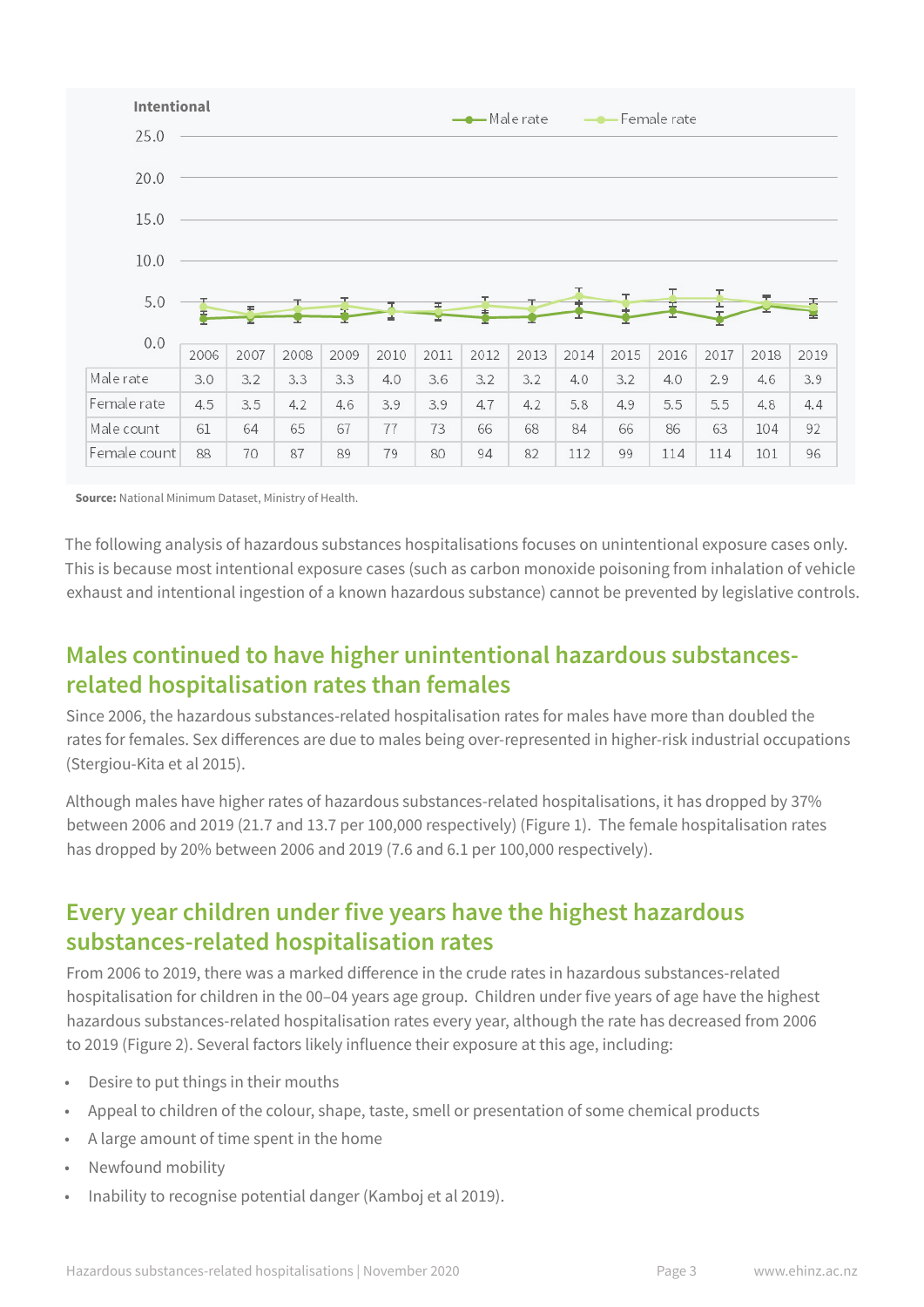In 2019, the hospitalisation rate continues to be the highest for children under five years of age at 9.4 per 100,000 (58 hospitalisations), with the next highest age group being 25–44 years old with a rate of 5.8 per 100,000 (154 hospitalisations).



#### **Figure 2 Hospitalisations related to hazardous substances, by age group, 2006 –2019 (crude rate per 100,000)**

**Source:** National Minimum Dataset.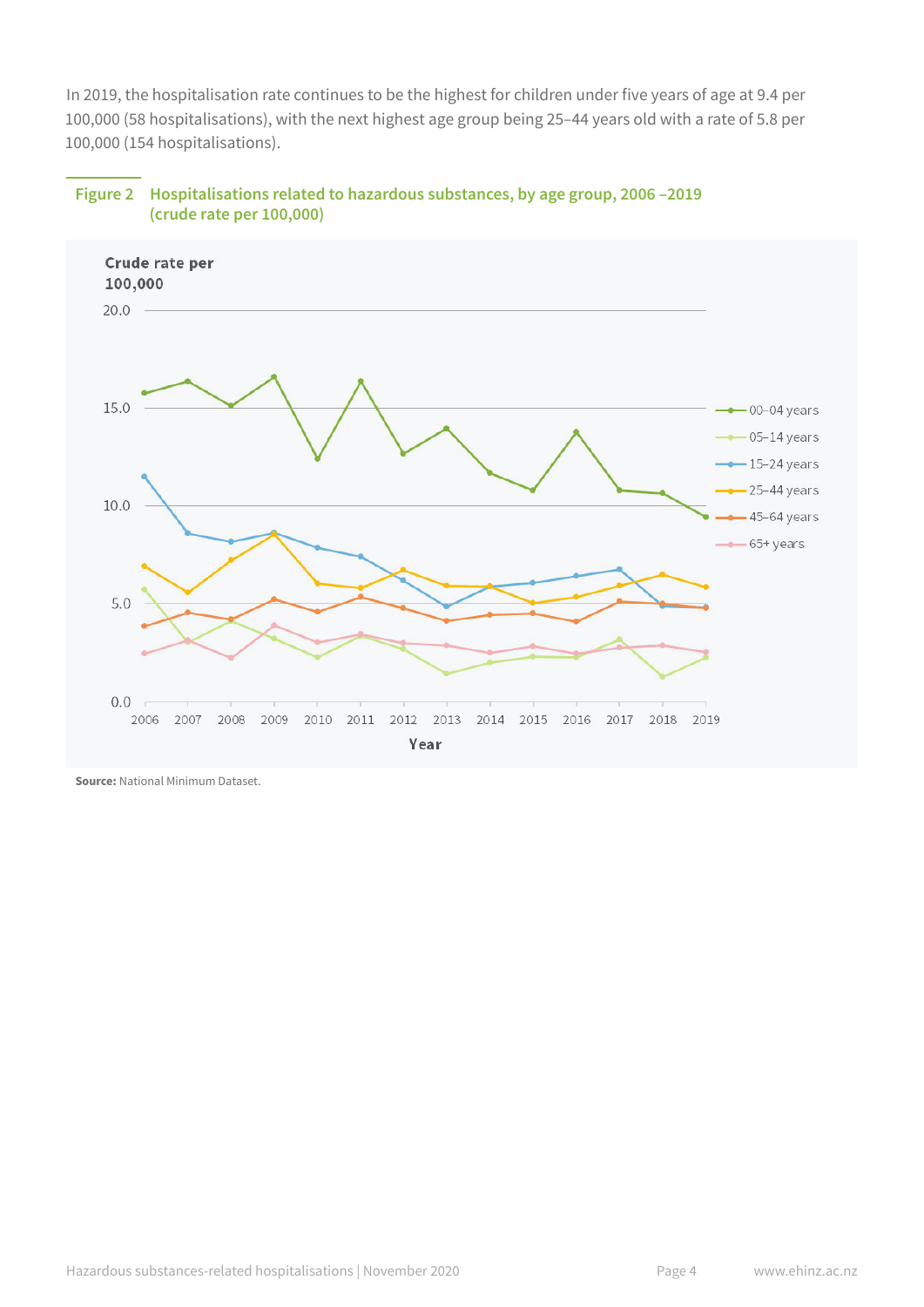# **Māori are disproportionately affected by unintentional hazardous substances-related injuries**

In the last 14 years, from 2006 to 2019, Māori had higher rates of hazardous substances-related hospitalisations compared with non-Māori, after controlling for age. In 2019, the rate for Māori was 13.3 per 100,000 (102 hospitalisations), higher than the rate for non- Māori (8.9 per 100,000; 359 hospitalisations).

When the data from non-Māori category is further sub-divided into 'Pacific', 'Asian' and 'European/Other' ethnic groups, Māori were twice as more likely than Pacific peoples to be hospitalised from hazardous substancesrelated injuries in 2019 (Figure 3). The age-standardised rate for Pacific peoples has halved from 15.5 per 100,000 (47 hospitalisations) in 2018 to 7.5 per 100,000 (25 hospitalisations) in 2019.



**Figure 3 Hospitalisations related to hazardous substances, by ethnicity, 2006–2019 (age-standardised rate per 100,000)**

**Source:** National Minimum Dataset, Ministry of Health.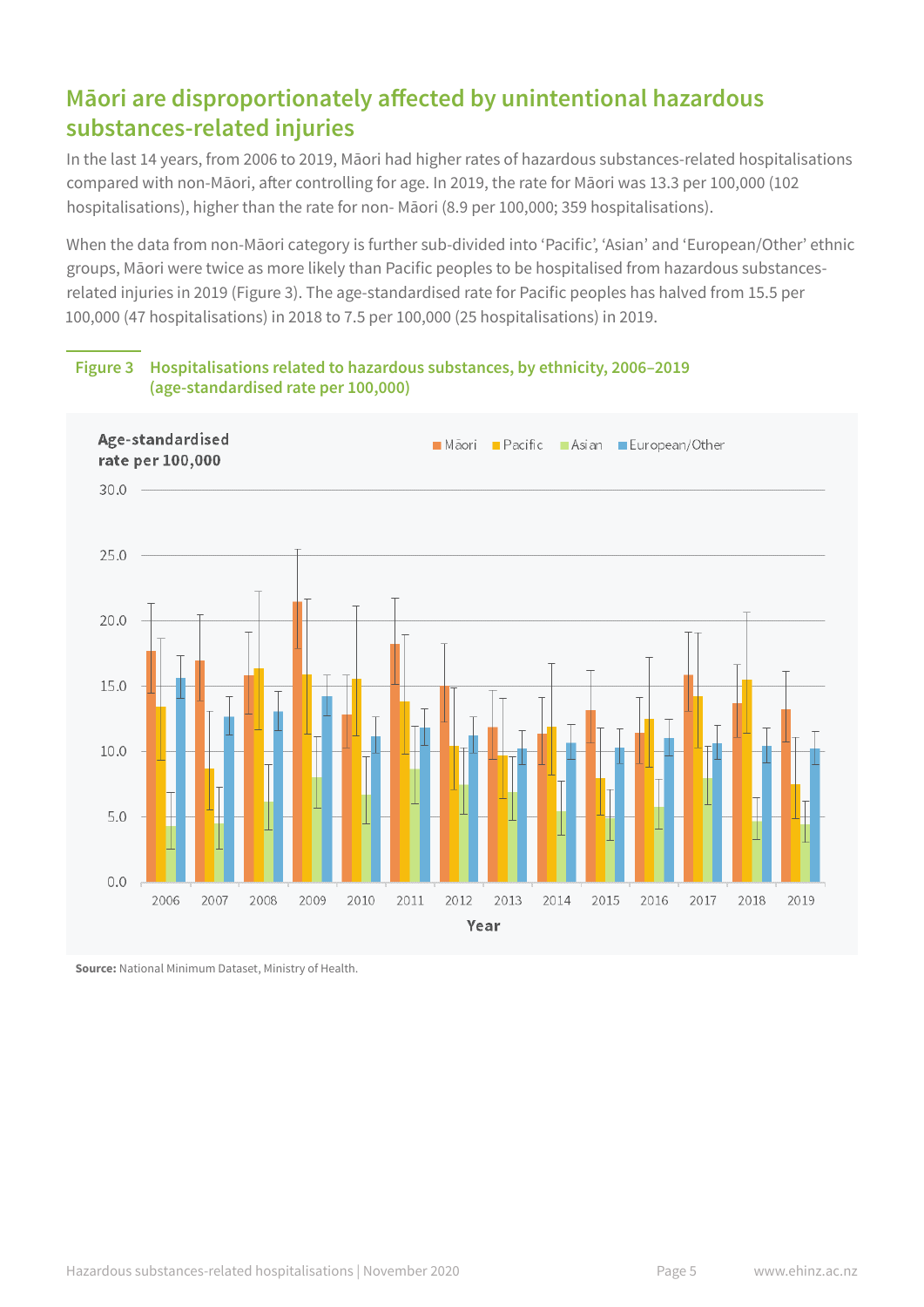# **Solvents, hydrocarbons and corrosive substances were the most common cause of hazardous substances-related hospitalisations in children under five years old**

There were 754 hazardous substances-related hospitalisations among children aged under five years in the ten years from 2010 to 2019, representing 16% of all unintentional exposures. Of these, 291 cases were due to 'solvents, hydrocarbons and corrosive substances', with a rate of 4.7 per 100,000 (Figure 4). Children under five years were more than six times as likely as any other age group to be hospitalised from hazardous substancesrelated injuries caused from 'solvents, hydrocarbons and corrosive substances' (eg, household bleach, glue, turpentine, diffuser oil).

The second highest rate of hospitalisations were injuries from 'burns' including fireworks, gas explosions and petrol, affecting people in all age groups, particularly people in the 15–24 year age group (3.9 per 100,000; 509 hospitalisations). These types of injuries represent 51% of all unintentional exposures.

As well as 'solvents, hydrocarbons and corrosive substances', children aged under five years had disproportionately high rates of hospitalisations from 'pesticides' (herbicide, insecticide, rat poison), 'soaps and detergent', and 'other toxic substances' which includes disinfectant, ammonia hair dye, and any unspecified substance.



#### **Figure 4 Hospitalisations related to hazardous substances, by age group and substance category, 2010–2019 (crude rate per 100,000)**

**Source:** National Minimum Dataset, Ministry of Health.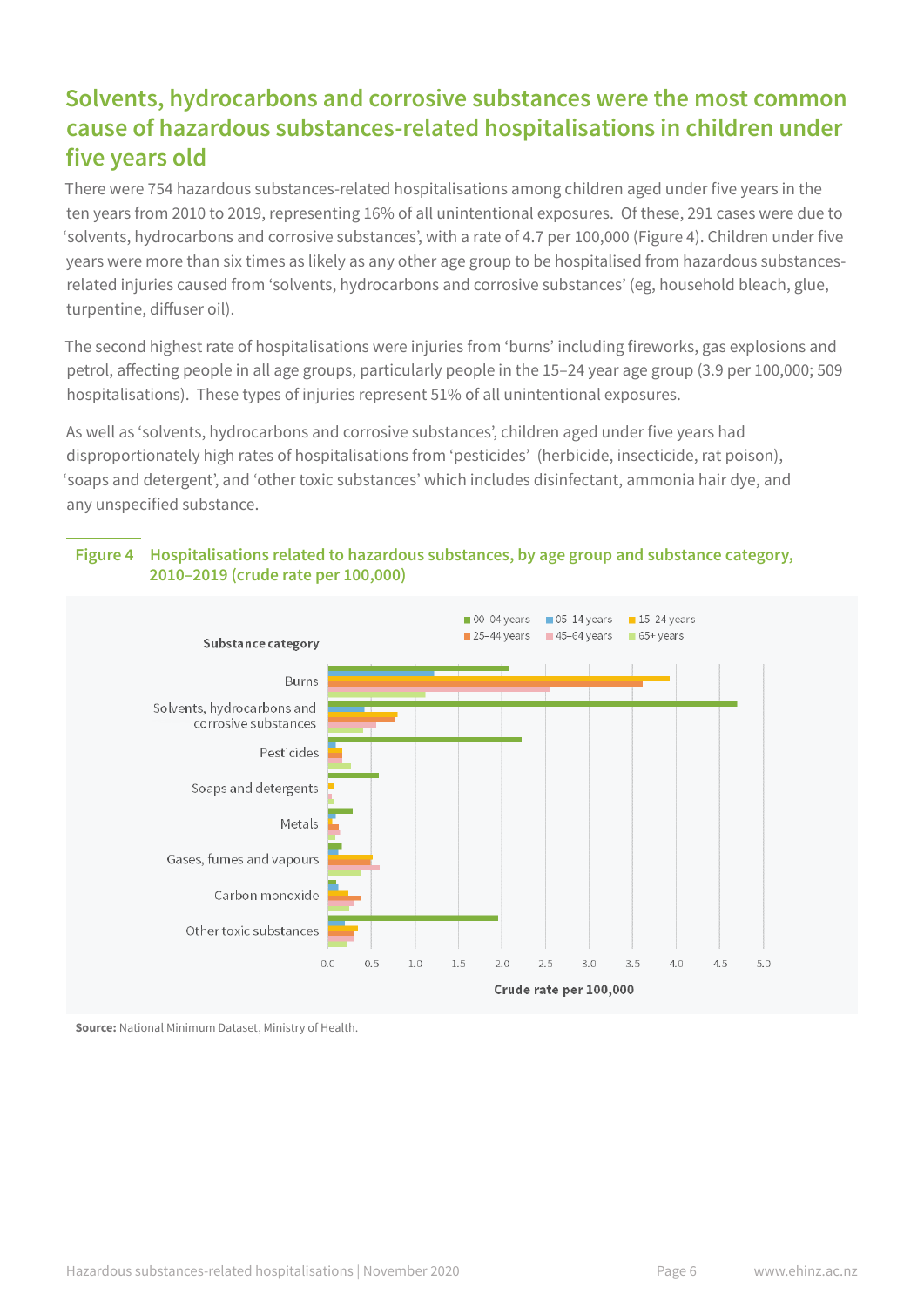# **The highest hazardous substances-related hospitalisation rates occurred in the most deprived areas**

In 2019, there is an increasing rate of hazardous substances-related hospitalisations with increasing NZDep quintile levels (from least deprived to most deprived) (Figure 5).



### **Figure 5 Hospitalisations related to hazardous substances, by deprivation, 2019 (age-standardised rate per 100,000)**

**Source:** National Minimum Dataset, Ministry of Health.

# **West Coast District Health Board (DHB) had the highest rate of hazardous substances-related hospitalisations in the last ten years**

In the ten year period from 2010 to 2019, West Coast DHB had the highest rate of hospitalisations (21 per 100,000; 61 hospitalisations) from hazardous substances injuries (Figure 6). Capital and Coast DHB had the lowest rate of hospitalisations (5.8 per 100,000; 172 hospitalisations).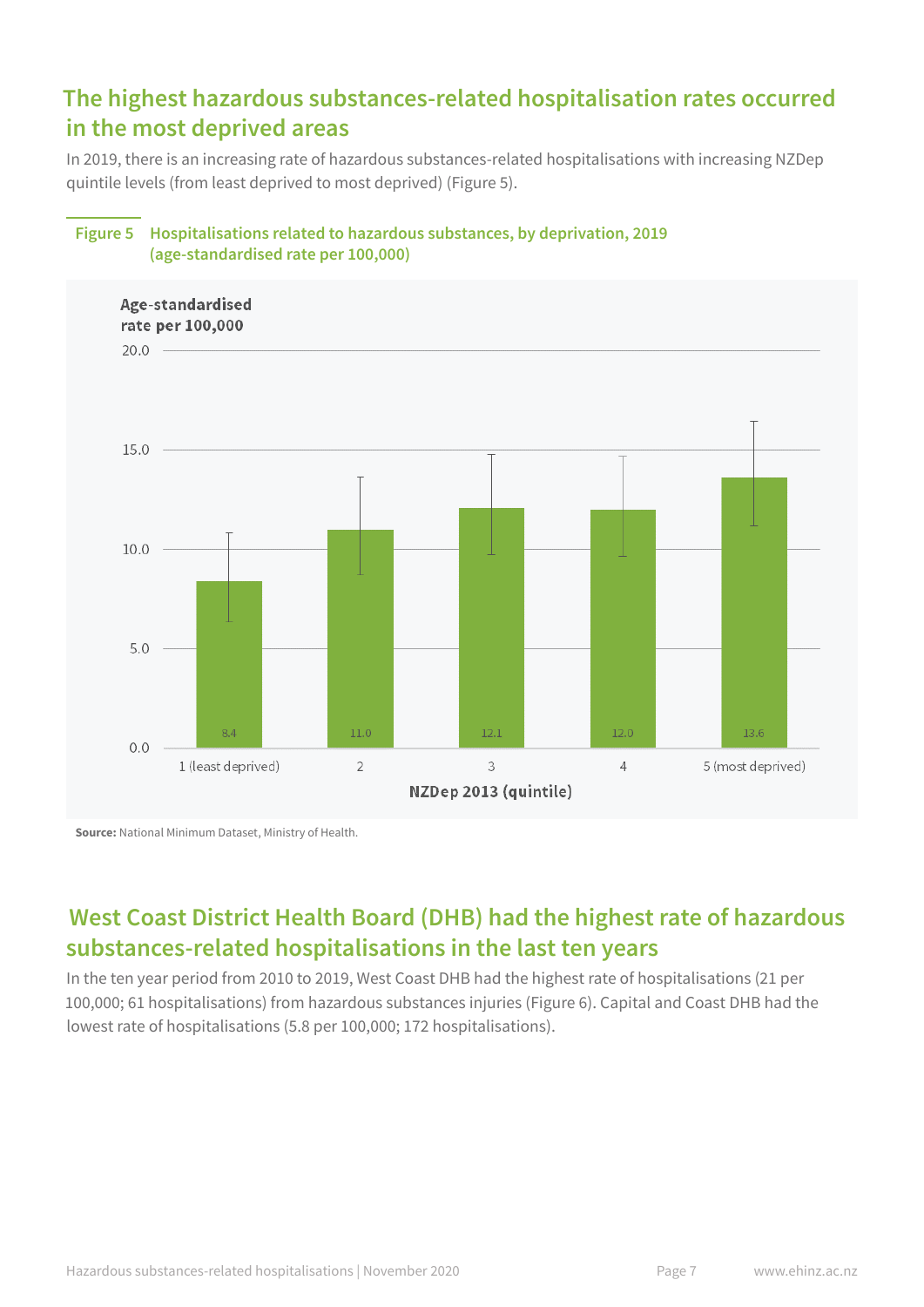

**Source:** National Minimum Dataset, Ministry of Health.